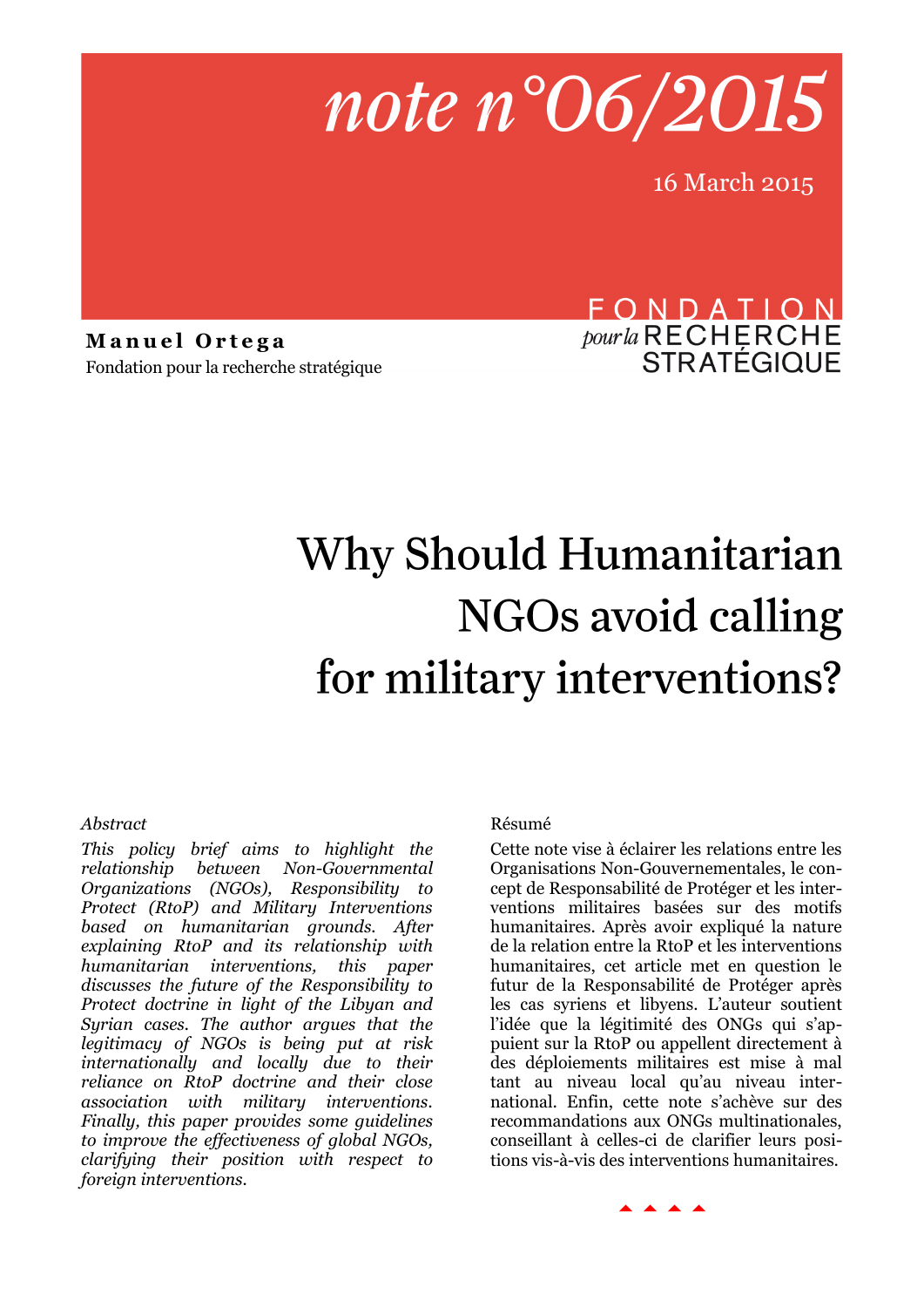The Libyan intervention seriously undermined the concept of Responsibility to Protect, and military interventions based on humanitarian grounds. The Syrian and Ukrainian cases show us that the Security Council is unable to resolve security challenges that would traditionally fall under the scope of RtoP. Some NGOs, which praised the adoption of RtoP as an operational concept, are also calling for foreign military interventions during humanitarian crises in order to secure the civilian population. This paper argues that NGOs should stop calling for military interventions and distance themselves from the RtoP doctrine.

# **The responsibility to protect and military intervention based solely on humanitarian grounds**

#### **RtoP, its third pillar and the 'systematic prevention of mass atrocities'**

Founded in 2002 following the creation of the high level panel on International Commission on Intervention and State Sovereignty (ICISS), the Responsibility to Protect (RtoP) was meant to prevent mass atrocities. This initiative was designed as a result of, on the one hand, the failure of the international community to intervene militarily in several crises such as Rwanda, Bosnia and Somalia and, on the other hand, the legal vacuum that surrounded 1999's NATO intervention in Kosovo.

Unanimously endorsed in 2005 by 192 member states of the UN General Assembly, the Responsibility to Protect is composed of three pillars. The first one stands for a sovereignty-based approach towards humanitarianism in affirming that the state is responsible for protecting its own population. The second pillar stresses the importance of the cooperation of the 'international community' to help states fulfill their duties of RtoP. Lastly the third pillar argues that in case of a government failing to protect its population, the international community should, in accordance with the UN Charter, take collective action to protect populations<sup>1</sup>.

If the two first pillars reach a broad consensus among powerful countries<sup>2</sup> and do not bring significant added value to the existing international legal framework, the third pillar is potentially a revolution as it seeks to make humanitarian intervention systematic, in cases in which a government fails to protect its population i.e. is letting happen or committing mass crimes or genocides3.

However, RtoP does not work as a substitute for the use of force, which remains the prerogative of the Security Council under chapter VII4. Rather, it seeks to quicken and improve military actions when necessary and to harmonize the conditions in which they are undertaken. It is therefore a clear attempt to strengthen the international community on the premise that it could not let another human catastrophe happen: "if humanitarian intervention is, indeed, an unacceptable assault on sovereignty, how should we respond to a Rwanda, to a Srebrenica – to gross and systematic violations of human rights that affect every precept of our common humanity?"5.

A number of academics and Nongovernmental Organizations have praised this new doctrine as a significant advance for international relations*.* "The responsibility to protect is the most important and imaginative doctrine to emerge on the international scene for decades" said a former commissioner of

international community must be prepared to take collective action to protect populations, in accordance with the Charter of the United Nations.

Office of the Special Advisor on Prevention of Genocide, *The responsibility to protect*. Retrieved 3 Jan. 2015 from [http://www.un.org/en/](http://www.un.org/en/preventgenocide/adviser/responsibility.shtml) [preventgenocide/adviser/responsibility.shtml](http://www.un.org/en/preventgenocide/adviser/responsibility.shtml)

2. Oliver Stuenkel, *The BRICS and the future of R2P.* Global Responsibility To Protect, n° 6, 2014, pp. 3-28.

3. The second sentence of paragraph 139 underscores that a wider range of collective actions, either peaceful or non-peaceful, could be invoked by the international community if two conditions are met: (a) "should peaceful means be inadequate", and (b) "national authorities are manifestly failing to protect their populations" from the four specified crimes and violations. In those two cases, paragraph 139 affirms that "we are prepared to take collective action, in a timely and decisive manner, through the Security Council, in accordance with the Charter, including Chapter VII, on a case-by-case basis and in cooperation with relevant regional organizations as appropriate". UN Secretary General report*, Implementing RtoP,* January 2009.

4. ICRtoP website*, Clarifying the Third Pillar of the Responsibility to Protect*, Retrieved 2 March 2015 from [http://responsibilitytoprotect.org/Clarifying%20the%](http://responsibilitytoprotect.org/Clarifying%20the%20Third%20Pillar.pdf) [20Third%20Pillar.pdf](http://responsibilitytoprotect.org/Clarifying%20the%20Third%20Pillar.pdf)

5. Kofi Annan (2001), Report of the ICISS, p. 6, Retrieved 2 Feb. 2015 from  $\frac{http://}{http://}$ [responsibilitytoprotect.org/ICISS%20Report.pdf](http://responsibilitytoprotect.org/ICISS%20Report.pdf)

<sup>1.</sup> a)"The State carries the primary responsibility for protecting populations from genocide, war crimes, crimes against humanity and ethnic cleansing, and their incitement;

b) The international community has a responsibility to encourage and assist States in fulfilling this responsibility;

c) The international community has a responsibility to use appropriate diplomatic, humanitarian and other means to protect populations from these crimes. If a State is manifestly failing to protect its populations, the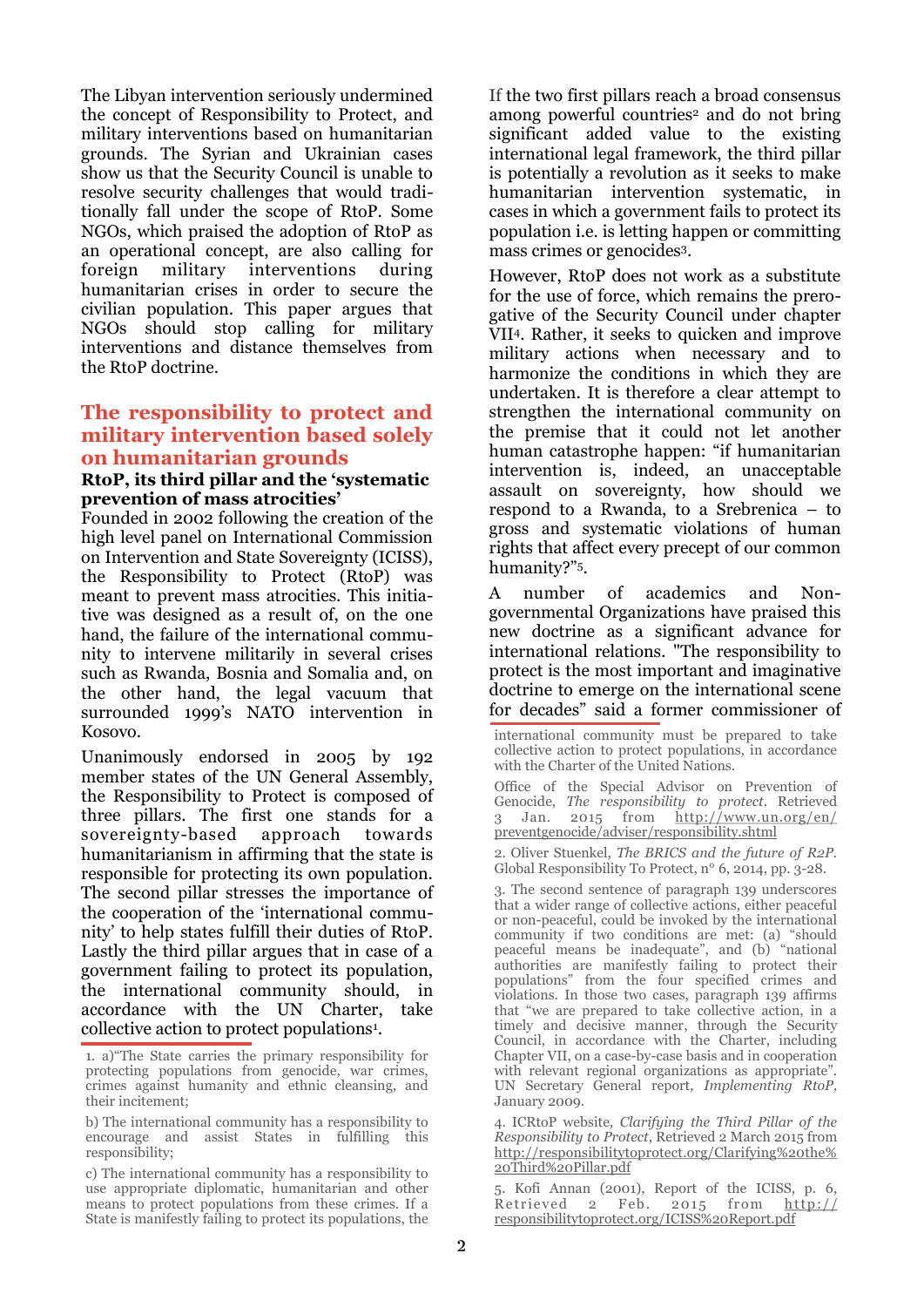the United Nations for Human Rights6.

It was also considered to be "the most important shift in our conception of sovereignty since the Treaty of Westphalia"<sup>7</sup> by a prominent scholar in International Relations.

At the institutional level, along with its endorsement by the General Assembly in 2005, the Security Council appealed to the RtoP in several resolutions, some of them endorsing the principle on legal grounds<sup>8</sup> while others endeavored to implement it9.

# **Humanitarian intervention through regime change?**

As said previously, pillars I and II of RtoP require neither the use of force nor a breach of sovereignty, but in the minds of its conceptors, such as Evans or Annan, the third pillar must work as a tool that will unite the international community around an intervention undertaken with the purpose of stopping or preventing mass-murder.

RtoP has been frequently mentioned in the Security Council vocabulary to condemn or draw attention to issues where civilian populations are under threat. However, only two resolutions, those of Libya (S/RES/1973) and Côte d'Ivoire ((S/RES/1975) both issued in 2011, implicitly linked the authorization of the use of force under Chapter VII of the UN in accordance with the third pillar of the Responsibility to Protect<sup>10</sup>.

The most controversial resolution that has invoked RtoP so far is the resolution 1973 (2011) authorizing UN member states to "take all necessary measures […] to protect civilians and civilian populated areas under threat of attack in the Libyan Arab Jamahiriya"11. Of note, China, Russia, Germany, India and Brazil all abstained from voting on this resolution. Supported by the League of Arab States, the operation, "Unified Protector", was conducted by an international military coalition led by the North Atlantic Treaty Organization (NATO). The conduct of this operation, NATO's broad interpretation of the Security Council mandate, and the role played by the coalition led to negative diplomatic reactions from governments, notably from those of China and Russia, particularly regarding the bombing campaign<sup>12</sup>. While other resolutions appealing to RtoP did not trigger regime change, Libya constituted a clear and successful attempt to depose a political authority based on its humanitarian threat to its own population.

## **Did Operation Unified Protector threaten Humanitarian Interventions?**

Regarding the use of RtoP in the Libyan crisis, one can note that the use of the concept was not a key factor in the decision to intervene. On previous occasions, such as in Iraq (1991) and Kosovo (1999), Western countries had justified their military actions with a broad interpretation of the Security Council mandate13, before the theorization of such 'responsibility'.

However the military actions taken in February 2011 threatened to jeopardize not only RtoP as a concept but the very principle of military actions based solely on humanitarian grounds. The third pillar and its application were threatened by NATOs actions in Libya. As Igniatieff points out, there is now a division between great powers concerning humanitarian interventions14.

As a result, we now face a sort of stalemate within the Security Council over crises such as

13. Christine Gray, *International Law and the Use of Force*, Third edition, Oxford University Press, 2008, pp. 264-270.

<sup>6.</sup> Gareth Evans *"The responsibility to protect – Ending mass atrocities once and for all",* Retrieved 6 Jan. 2015 from<http://gevans.org/r2pbook.html>

<sup>7.</sup> Responsibility to protect, *Responsibility To Protect: The Global Moral Compact for the 21st Century*, Retrieved 6 jan. 2015 from [http://r2pcoalition.org/](http://r2pcoalition.org/content/view/76/1/) [content/view/76/1/](http://r2pcoalition.org/content/view/76/1/)

<sup>8.</sup> Security Council Resolution S/RES/1674 (2006) Protection of civilians in armed conflict and S/ RES/1894 (2009) Protection of civilians in armed conflict.

<sup>9.</sup> R2P was mentioned in SC resolutions regarding Darfur, Sudan, South Sudan, Mali, Libya and CAR from 2006 to 2014.

<sup>10.</sup> The case of Cote d'Ivoire is not analyzed in this paper on purpose, since the legitimacy of the military intervention does not solely rely upon RtoP but is also related to the issue of enforcing a democratic process.

<sup>11.</sup> Security Council Resolution S/RES/1973 (2011) *Libya.*

<sup>12.</sup> Russia, for example, noted that NATO bombing had caused 'civilian casualties' and emphasized 'that any use of force by the coalition in Libya should be carried out in strict compliance with Resolution 1973 (2011). Any act going beyond the mandate established by that resolution in any way or any disproportionate use of force is unacceptable.' China also stated that it wanted to see an immediate ceasefire and was 'not in favour of any arbitrary interpretation of the Council's resolutions or of any actions going beyond those mandated by the Council', Alex J. Bellamy and Paul D. Williams, *The new politics of protection? Côte d'Ivoire, Libya and the responsibility to protect.* International Affairs 87:4  $(2011)$   $825 - 850$ .

<sup>14.</sup> Michael Ignatieff (11 July 2012), *How Syria Divided the World*. Retrieved 10 Feb. 2015 from [http://](http://www.nybooks.com/blogs/nyrblog/2012/jul/11/syria-proxy-war-russia-china) [www.nybooks.com/blogs/nyrblog/2012/jul/11/syria](http://www.nybooks.com/blogs/nyrblog/2012/jul/11/syria-proxy-war-russia-china)[proxy-war-russia-china](http://www.nybooks.com/blogs/nyrblog/2012/jul/11/syria-proxy-war-russia-china)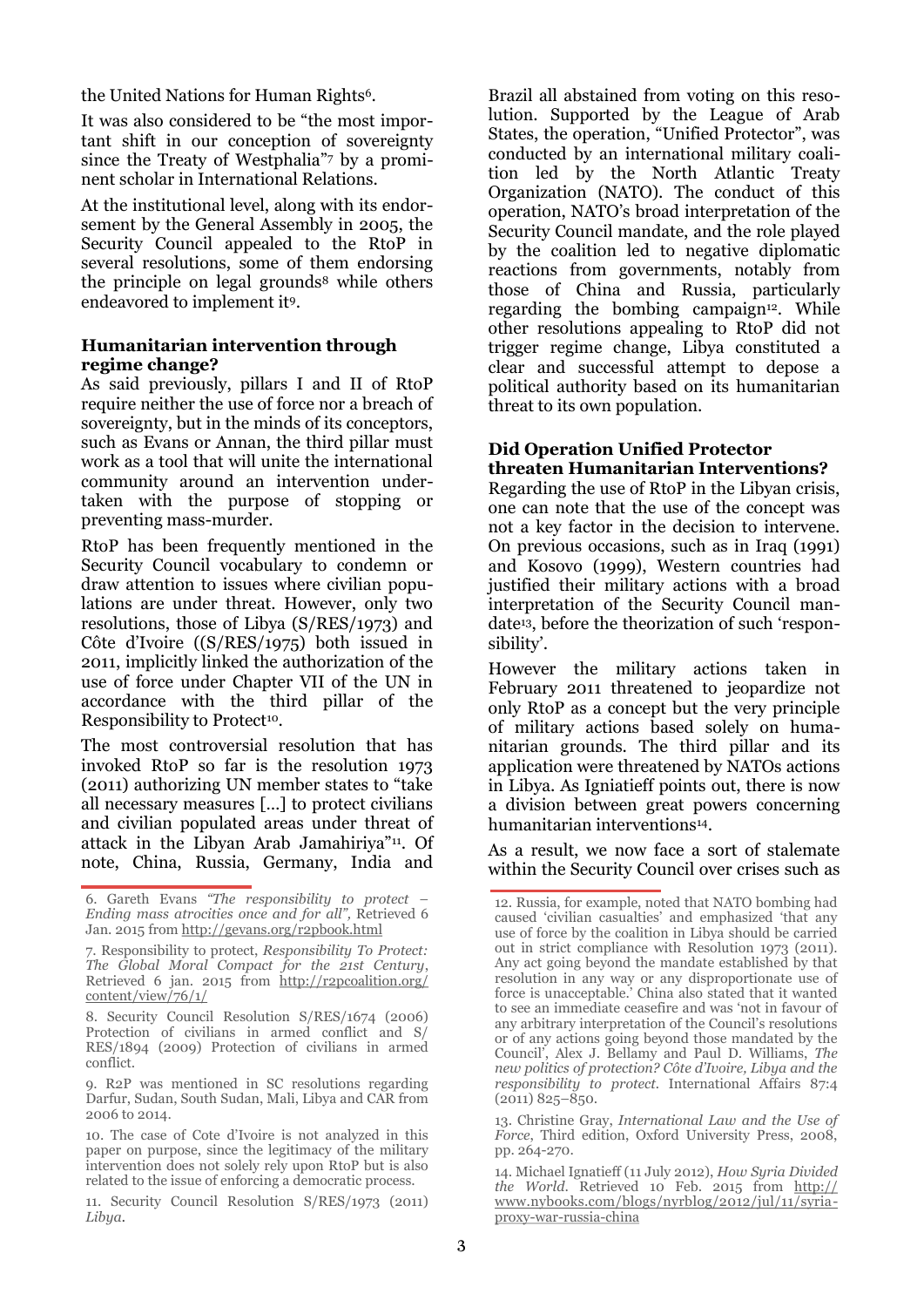Ukraine and Syria. While the first one can easily be explained by its proximity with the Russian border and might therefore be considered as an immediate threat to national security, the second one is a clear example of a clash of point of views concerning the way the international community should respond to humanitarian disasters.

# *Syria*

After vetoing the draft project of October 2011 that attempted to condemn the regime15, the Russian ambassador stated: "The situation in Syria cannot be considered in the Council separately from the Libyan experience. The international community is alarmed by statements that compliance with Security Council resolutions on Libya in the NATO interpretation is a model for the future actions of NATO in implementing the responsibility to protect"16. In much more cautious wording, his Chinese counterpart stated: "The international community should provide constructive assistance to facilitate the achievement of the objectives I have mentioned. In the meantime, it should fully respect Syria's sovereignty, independence and territorial integrity. Whether the Security Council takes further action on the question of Syria should depend upon whether it would facilitate the easing of tension in Syria, help to defuse differences through political dialogue and contribute to the maintenance of peace and stability in the Middle East. Most important, it should depend upon whether it complies with the Charter of the United Nations and the principle of non-interference in the internal affairs of States — which has a bearing upon the security and survival of developing countries, in particular small and medium sized countries, as well as on world peace and stability"<sup>17</sup> .

One could argue that we should balance this diplomatic position looking at authorizations of use of force adopted by the Security Council in resolutions 2085(2012) and 2127(2014), which both resorted to the use of force under chapter VII and referred to the concept of RtoP, in Mali and the Central African Republic (CAR) respectively. Both of them were approved by consensus and none of the BRICS countries present at the time of the vote made any particular declaration regarding the

legitimacy of these interventions18. However the situations in these two countries were and remain substantially different as there was no Kaddafi, Milosevic or Al-Assad to depose, i.e. the international community did not intervene to overthrow a long term established regime. The case of Mali rather relied on the call for assistance from the local authorities. As for CAR, the situation of the country at the time of the intervention might reasonably qualify it as a 'failed state'19. Furthermore, RtoP was used in both cases to underline the fact that, despite foreign humanitarian intervention, the responsibility to protect was primarily a prerogative of the local authorities and therefore relied on pillar I. This is a subtle but important distinction of the Security Council language, if we compare it with the Libyan case: in this case, RtoP was associated with Chapter VII whereas in Mali and CAR, it was applied to the local authorities, which had 'failed' to fulfill the responsibility to protect their populations.

The vote by consensus over the resolutions that authorized the deployment of Western troops shows us that the rift between great powers vis-à-vis interventionism is a little more complicated that a mere clash between "a Western-led interventionist group and a 'sovereignty block' led by Moscow and Beijing"<sup>20</sup>. As Stuenkel shows<sup>21</sup>, the BRICS have remained constant on their position regarding interventionism and have not necessarily advocated for a strict respect of the

20. David Bosco (17 March 2011), *Abstention games on the Security Council*, Retrieved 18 Feb. 2015 from [http://bosco.foreignpolicy.com/posts/2011/03/17/](http://bosco.foreignpolicy.com/posts/2011/03/17/abstention_games_on_the_security_council) abstention\_games\_on\_the\_security\_council

21. "China has supported several UNSC resolutions refer-ring to R2P since the Libya controversy. Thus R2P can no longer easily be dealt with as a North-South issue. The Indian government has frequently used the concept of R2P in its rhetoric, such as when calling on the Sri Lankan govern-ment to protect its civilians. The Russian Foreign Minister Sergey Lavrov's deci-sion to refer explicitly to R2P in justifying an intervention in Georgia in August 2008 (though thereby clearly misinterpreting the concept) shows that Russia in principle agrees with the notion that violating another country's sovereignty may be justified if that country commits mass atrocities against its own citi-zens. Stuenkel, *op. cit.*

<sup>15.</sup> Security Council Draft S/2011/612 (2011) Syria.

<sup>16.</sup> PV of Security Council Resolution S/PV.6627 (2011).

<sup>17.</sup> Ibid.

*<sup>18. &</sup>quot;To support the Malian authorities in their primary responsibility to protect the population*" Security Council Resolution 2085 (2012) *Mali* and "Recalling that the Transitional Authorities have the primary responsibility to protect the civilian population." Resolution S/RES/2127 (2013) Central *African Republic.*

<sup>19.</sup> CAR is currently ranked third most fragile state in the world, after south Sudan and Somalia. The fund for peace*, Fragile state index 2014*, Retrieved 18 Feb. 2015 from<http://ffp.statesindex.org/>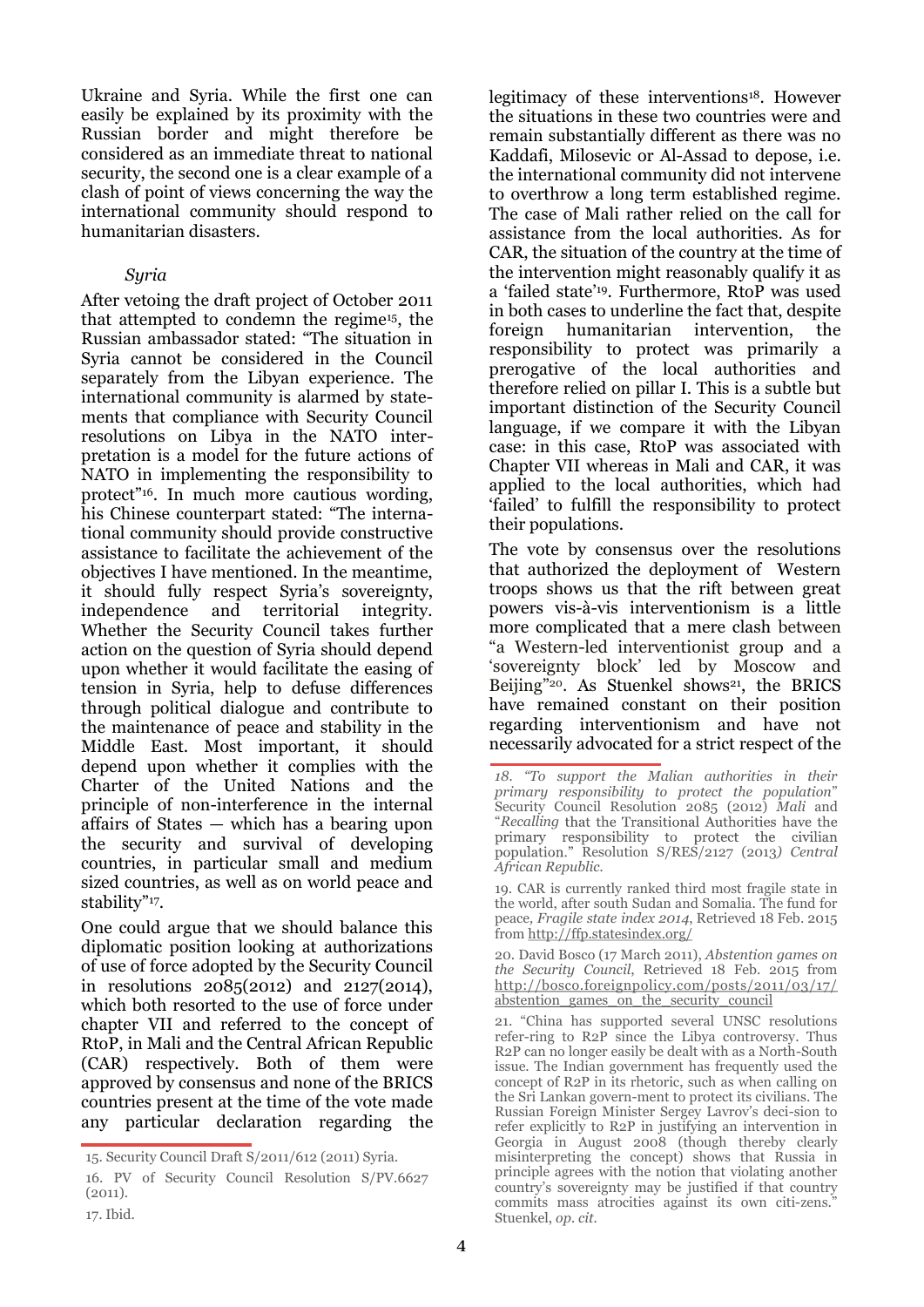principle of non-interference. Rather, they have emphasized their disagreement about the modalities (the why, when and how) of military interventions. More precisely, Burke White shows that the emergence of the BRICS announces the end of a Western set of international rules and the emergence of a "multi-hub international legal order"<sup>22</sup>, in which newly powerful states such as Russia and China are willing to impose their views on international crisis management. In this regard, the "NATO-ization"<sup>23</sup> of RtoP during the Libyan crisis announces difficulties for a future consensus over interventions that aim at protecting civilians.

# **Humanitarian intervention, RtoP and NGOs: The Non Governmental framework surrounding the responsibility to protect**

As Fabrice Weissman (Senior researcher at the Doctors Without Borders think tank) points out, RtoP did not emerge solely from states, but is instead the product of an intense lobbying made by legal experts, UN bodies and NGOs<sup>24</sup>. The growing nongovernmental sector surrounding RtoP and humanitarian intervention includes global organizations, such as Care, Oxfam, Human Right Watch and Refugees international<sup>25</sup>. This non-state nebula reflects on this doctrine and its implementation. N. Kikoler also states that: ''R2P is broadly about the protection of civilians, drawing from international humanitarian, human rights, and refugee law for its legal foundation"26. Indeed, one way to look at this concept is to assume that global NGOs play a leading role in implementing and interpreting the Responsibility to Protect, from early warning assessment to state capacity-building after a humanitarian intervention.

#### In a press conference held by the UN in 2009

22. W. W. Burke White, *Crimea and the International Legal Order*. Faculty Scholarship. Paper 1360. UPenn, 2014, p. 3.

23. David Rieff (07 of December 2011), *R2P, R.I.P.*, The New York Time, Retrieved 20 Jan. 2015 from [http://](http://www.nytimes.com/2011/11/08/opinion/r2p-rip.html?pagewanted=all&_r=2&) [www.nytimes.com/2011/11/08/opinion/r2p-rip.html?](http://www.nytimes.com/2011/11/08/opinion/r2p-rip.html?pagewanted=all&_r=2&) [pagewanted=all&\\_r=2&](http://www.nytimes.com/2011/11/08/opinion/r2p-rip.html?pagewanted=all&_r=2&)

24. Fabrice Weissman, *"Not In Our Name": Why Médecins Sans Frontières Does Not Support the "Responsibility to Protect",* Criminal Justice Ethics, 29: 2 2010, pp. 194-207.

25. The full list of the NGOs members of the ICRtoP coalition can be find at  $\frac{http://}{http://}$ [www.responsibilitytoprotect.org/index.php/about](http://www.responsibilitytoprotect.org/index.php/about-coalition/current-members)[coalition/current-members](http://www.responsibilitytoprotect.org/index.php/about-coalition/current-members)

26. Naomi Kikoler, *Responsibility to protect*, Global Centre for the Responsibility to Protect, September 2009.

Gareth Evans, co-chair of the ICISS commission, pointed out that one cannot quantify a certain number of causalities that should trigger an RtoP response<sup>27</sup> . This statement also means that a primary role is left to humanitarian NGOs: they are the ones able to recognize which cases should be addressed by RtoP: **"Civil society** plays a significant advocacy role, sounds alarm bells when a crisis begins, investigates crimes, releases reports, and contributes to service delivery"28.

Some NGOs, notably the global ones previously mentioned, also take the initiative to call directly for military actions<sup>29</sup>. However, those Non-Governmental Organizations usually remain vague on the tactical and operational aspects of the intervention. Furthermore, they call for intervention "to protect efficiently the civilian populations"<sup>30</sup> without specifically identifying the party that is threatening those populations. One of the biggest problems with this sort of declaration is that the NGOs previously quoted tend to treat the human rights variable as independent, neglecting other dynamics<sup>31</sup>. However, a number of questions arise: how to intervene? With how many troops? Against who? For how long? …

If these global NGOs do not get involved into operational and tactical aspects of humanitarian interventions, western militaries and scholars do. In a report published in 2009 reflecting upon the modalities of those operations, the Carr Center for Human Right Policy from Harvard sets scenarios for a military intervention seeking to protect sub-Saharan countries. They introduce three different scenarios: a massive civilian evacuation to a neighboring country, a partial military occupation, and the overthrowing of a

30. Ibid.

<sup>27.</sup> UN Press conference held by Miguel d'Escoto Brockmann on 23 July 2009. Retrieved 12 Jan. 2015 from <http://www.un.org/webcast/2009.html>

<sup>28.</sup> ICRtoP, *Clarifying the Third Pillar of the Responsibility to Protect*, Retrieved 19 Dec. 2014 from [http://responsibilitytoprotect.org/Clarifying%20the%](http://responsibilitytoprotect.org/Clarifying%20the%20Third%20Pillar.pdf) [20Third%20Pillar.pdf](http://responsibilitytoprotect.org/Clarifying%20the%20Third%20Pillar.pdf)

<sup>29.</sup> Oxfam France, *« C'est pourquoi l'Union européenne, qui détient elle la capacité militaire et opérationnelle pour agir rapidement, doit déployer une force qui pourrait dès aujourd'hui protéger efficacement les populations et ce jusqu'à l'arrivée des renforts de la MONUC ».* Joint statement of Oxfam France, CARE and Human Right Watch calling for a European military deployment in DRC. Retrieved 5 Jan. 2015 from [http://www.oxfamfrance.org/](http://www.oxfamfrance.org/communique-presse/rd-congo-conseil-europeen-france-doit-montrer-lexemple) [communique-presse/rd-congo-conseil-europeen](http://www.oxfamfrance.org/communique-presse/rd-congo-conseil-europeen-france-doit-montrer-lexemple)[france-doit-montrer-lexemple](http://www.oxfamfrance.org/communique-presse/rd-congo-conseil-europeen-france-doit-montrer-lexemple)

<sup>31.</sup> Fabrice Weissman, *op. cit*., p. 6.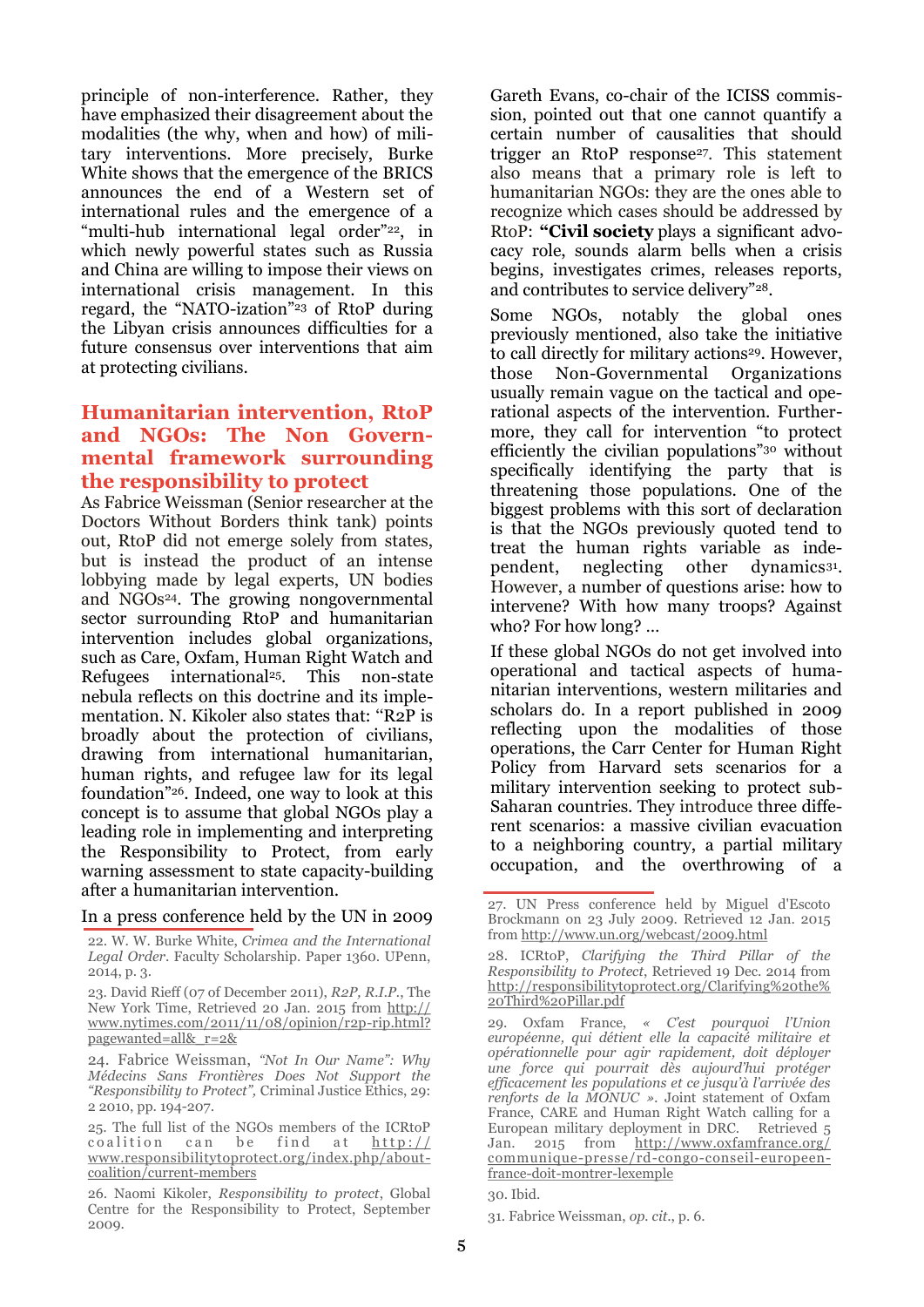regime32. In their conclusion, they claim that the most successful kind of operation is the complete removal of the political authorities.

Indeed, a military intervention, even for humanitarian purposes, never goes without consequences both for the internal political order and for regional stability. Evacuating any concern unrelated with the immediate threat on human rights, RtoP NGOs tend to underestimate this point.

In 2012, the Carr Center organized a conference that reflected upon the 2011 Libyan intervention. Regarding the implementation of the Security Council Resolution 1973 that legitimated the use of force, a US participant argued "that the absence of a requirement that the civilians be under "imminent" threat as well as the preamble's reference to the general notion of a responsibility to protect may have broadened the mandate beyond tactical protection"33. It was also left clear that the military operation had incorporated the political will that went way beyond RtoP: "U.S. participants emphasized the Obama Administration's distinction between political and military objectives in Libya. The United States sought the removal of Libyan leader Muammar Gaddafi as a matter of policy (and through an integrated strategy), while the military intervention – pursuant to UNSC Resolution 1973 – was authorized to protect civilians. […] Nonetheless, participants agreed that the concept of using military force to protect civilians was not well defined and could be understood differently by diverse actors"34.

As the Libyan scenario shows us, when it comes to a military deployment, a difference can arise between humanitarian and political goals, where intervening countries tend to incorporate their own political agenda into the 'protective' mandate.

Today, as evidenced by the Syrian and Ukrainian cases, the dynamic of the international system is evolving and a Libyan scenario seems hard to replicate. The reluctance of the BRICS to embrace the Western conception of RtoP, and, more broadly, a current clash in the Security Council between veto powers jeopar-

32. MARO Project Sample User's Guide, Scenario Number 1, Mass Atrocity in Country X, A Land-Locked Country in Sub-Saharan Africa Carr center, Harvard University 2009.

*33. Learning from Air Operations in Libya: Operationalizing the "Civilian Protection" Mandate*, Retrieved  $\overline{5}$  Jan. 2015 from http:// www.hks.harvard.edu/index.php/content/  $d$  o w n l o a  $d$  / 70 2 5 9 / 12 5 3 8 4 6 / v e r s i o n / 1 / f i l e / [Libya+Conference+Quick+Look\\_29June2012.pdf](http://www.hks.harvard.edu/index.php/content/download/70259/1253846/version/1/file/Libya+Conference+Quick+Look_29June2012.pdf)

dizes military interventions based solely on humanitarian ground and the Responsibility to Protect.

The coalition of non-state actors surrounding RtoP (currently involving more than 80 NGOs<sup>35</sup> including global ones) identifies 21 areas where populations could fall under the Responsibility to Protect36. Apart from the CAR and Mali, the other areas are unlikely to be granted a mandate by the Security Council authorizing the use of force under responsibility to protect. This is especially relevant in countries with whom Great Powers have tight diplomatic and cooperation bonds. For example, Myanmar is a country where RtoP might apply but will not likely occur because of this country's relationship with China37. Indeed, although humanitarian NGOs might not be a direct focus of Chinese-Russian foreign policy they might become collateral damage of the current international order.

In this set of rules, calling for a military deployment with the purpose of protecting human rights might not garner as much support in Western countries as it used to. Observing how the dynamics of international relations have changed, with the relative decline of Western powers and the rise of the BRICS, one could question the legitimacy of RtoP NGOs.

# **Is the legitimacy of RtoP NGOs at risk?**

Along with the current complications between great powers, we can identify two direct threats that could seriously undermine the future of global NGOs involved in huma-

*35. Current members of the ICRtoP coalition International Coalition for the Responsibility to Protect*. Retrieved 5 Jan. 2015 from [http://](http://responsibilitytoprotect.org/index.php/about-coalition/current-members) [responsibilitytoprotect.org/index.php/about-coalition/](http://responsibilitytoprotect.org/index.php/about-coalition/current-members) [current-members](http://responsibilitytoprotect.org/index.php/about-coalition/current-members)

36. Global Center for the Responsibility to Protect*: Population at risk.* Retrieved 07 Jan. 2015 from [http://](http://www.globalr2p.org/regions/) [www.globalr2p.org/regions/](http://www.globalr2p.org/regions/)

37. "In September 2006, the United Nations Security Council (UNSC) held its first meeting on the situation in Burma, and, in January 2007, it [proposed a](http://www.responsibilitytoprotect.org/index.php/crises/128-the-crisis-in-burma/793-burma-resolution-in-security-council-vetoed-by-russia-and-china-implications-for-r2p)  [Resolution c](http://www.responsibilitytoprotect.org/index.php/crises/128-the-crisis-in-burma/793-burma-resolution-in-security-council-vetoed-by-russia-and-china-implications-for-r2p)alling for the cessation of grave violations of human rights. However, China and Russia both used their veto to [block t](http://www.un.org/apps/news/story.asp?NewsID=21228)his resolution, claiming that Burma was not a threat to international peace and security… [...] Kachin, which is [located i](http://www.guideformyanmar.com/kachin.html)n northern Burma, borders the People's Republic of China. As such, [economic interests](http://www.arabnews.com/news/465441) on behalf of both the Burmese and Chinese governments have led to several issues in the State. […] The gas from this pipeline is transported [and](http://www.globalpost.com/dispatch/news/kyodo-news-international/130729/china-built-gas-pipeline-through-myanmar-operation)  [sold t](http://www.globalpost.com/dispatch/news/kyodo-news-international/130729/china-built-gas-pipeline-through-myanmar-operation)o China."

*The Crisis in Burma* Retrieved 7 Jan 2015 from [http://](http://www.responsibilitytoprotect.org/index.php/crises/crisis-in-burma) [www.responsibilitytoprotect.org/index.php/crises/](http://www.responsibilitytoprotect.org/index.php/crises/crisis-in-burma) [crisis-in-burma](http://www.responsibilitytoprotect.org/index.php/crises/crisis-in-burma)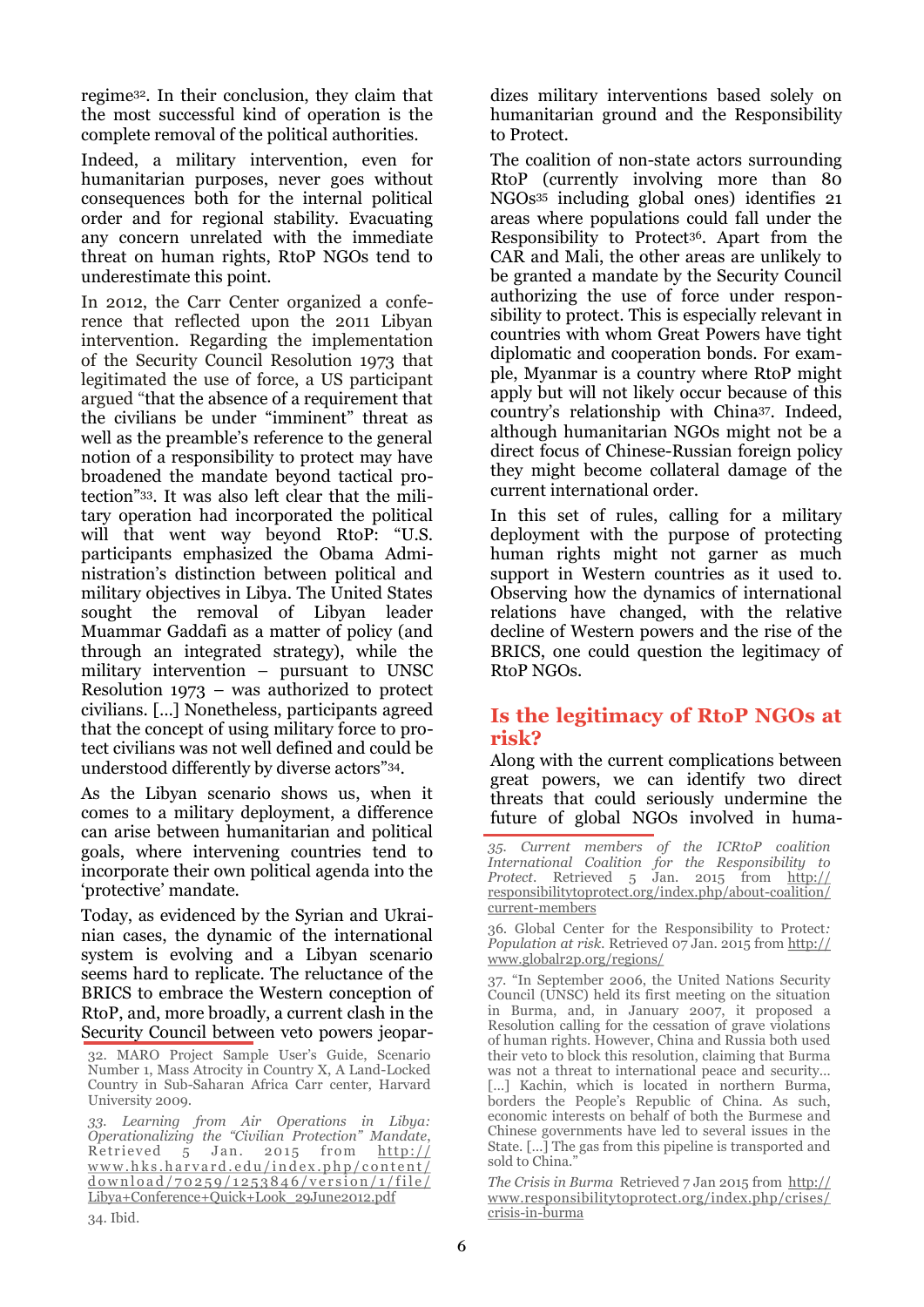nitarian relief: they risk being directly expelled from the country in which they are working, and one of their traditional forms of leverage, consisting of cutting international aid and FDI, may be threatened by the Chinese foreign policy toward developing countries.

#### **Some regimes are starting to adopt harsh measures against NGOs**

- Governments from developing countries are starting to adopt harsh measures against NGOs and UN agencies. Egypt has started to expel pro-democracy and pro human rights NGOs<sup>38</sup> as well as to forbid its citizens from cooperating with them39. Pakistan has taken similar actions with the NGO 'Save the Children'40. More recently, Scott Campbell, director of the United Nations Joint Human Rights Office (UNJHRO) in Congo was expelled from the country by the government shortly after the publication of a report condemning the national police force<sup>41</sup>... Though these examples do not constitute a trend, they should still be noted.
- The official position of governments in the DRC and Egypt is that NGOs present in their countries are destabilizing their institutions42. They are expelled either because they are seen as Western spies or Westernbiased or because they call for "humanitarian intervention" on the soil they are working on. Another explanation is that working on the soil of a sovereign state, helping its local populations and calling at the same time for the destitution of the same regime that authorized your work, might not always please governments.
- Making public declarations and calling for

39. Natalya Dzhanpoladova and Claire Bigg, *New Russian Bill Aims to Brand NGOs as "Foreign Agents"* retrieved on 4 March 2015 from [https://](https://www.globalpolicy.org/ngos/role-of-ngos-in-the-international-arena/ngos-and-states/51728-new-russian-bill-aims-to-brand-ngos-as-qforeign-agentsq.html?itemid=id#32115) [www.globalpolicy.org/ngos/role-of-ngos-in-the](https://www.globalpolicy.org/ngos/role-of-ngos-in-the-international-arena/ngos-and-states/51728-new-russian-bill-aims-to-brand-ngos-as-qforeign-agentsq.html?itemid=id#32115)[international-arena/ngos-and-states/51728-new](https://www.globalpolicy.org/ngos/role-of-ngos-in-the-international-arena/ngos-and-states/51728-new-russian-bill-aims-to-brand-ngos-as-qforeign-agentsq.html?itemid=id#32115)[russian-bill-aims-to-bra nd-ngos](https://www.globalpolicy.org/ngos/role-of-ngos-in-the-international-arena/ngos-and-states/51728-new-russian-bill-aims-to-brand-ngos-as-qforeign-agentsq.html?itemid=id#32115) -as-qforeign[agentsq.html?itemid=id#32115](https://www.globalpolicy.org/ngos/role-of-ngos-in-the-international-arena/ngos-and-states/51728-new-russian-bill-aims-to-brand-ngos-as-qforeign-agentsq.html?itemid=id#32115)

40. *Le Monde* (06/09/2012), "Le Pakistan ordonne l'expulsion des employés expatriés de l'ONG Save the Children<sup>"</sup> Retrieved 07 Jan. 2015 from [http://](http://www.lemonde.fr/asie-pacifique/article/2012/09/06/le-pakistan-ordonne-l-expulsion-des-employes-expatries-de-l-ong-save-the-children_1756683_3216.html) [www.lemonde.fr/asie-pacifique/article/2012/09/06/le](http://www.lemonde.fr/asie-pacifique/article/2012/09/06/le-pakistan-ordonne-l-expulsion-des-employes-expatries-de-l-ong-save-the-children_1756683_3216.html) [-pakistan-ordonne-l-expulsion-des-employes-expatries](http://www.lemonde.fr/asie-pacifique/article/2012/09/06/le-pakistan-ordonne-l-expulsion-des-employes-expatries-de-l-ong-save-the-children_1756683_3216.html) [-de-l-ong-save-the-children\\_1756683\\_3216.html](http://www.lemonde.fr/asie-pacifique/article/2012/09/06/le-pakistan-ordonne-l-expulsion-des-employes-expatries-de-l-ong-save-the-children_1756683_3216.html) 

41. *Al Jazeera* (17/10/2014) "DRC expels top UN official over abuse report*".* Retrieved 07 Jan. 2015 from [http://www.aljazeera.com/news/africa/2014/10/drc](http://www.aljazeera.com/news/africa/2014/10/drc-expels-top-un-official-over-abuse-report-2014101715514620128.html)expels-top-un-official-over-abuse-report-[2014101715514620128.html](http://www.aljazeera.com/news/africa/2014/10/drc-expels-top-un-official-over-abuse-report-2014101715514620128.html)

42. *Op. cit*., *Al-Jazeera*.

actions without any means of enforcement can potentially lead to dire consequences. In the case of Sudan in 2009, the sanctions taken against Khartoum's regime (such as the ICC mandate against Omar al-Bashir) resulted in the expulsion of ten NGOs including Doctor Without Borders, Oxfam and Save the Children<sup>43</sup>. and substantially undermined the living conditions of the populations located in Darfur.

#### **The West is no longer the only region in the 'development' business**

 There are countless papers explaining that China has to be taken as a serious competitor in the investment sector of developing countries, especially in Africa. A relevant report of the Brookings Institutions published in 2014 indicates that "in 2012, U.S. total trade with Africa was only \$99.8 billion, approximately 50 percent of Sino-African trade that same year"<sup>44</sup> which removes a traditional leverage of pressure of humanitarian NGOs: the call for diplomatic and economic sanctions against human rights-violating countries. Beijing's foreign policy does not prioritize Western views on governments and human right issues<sup>45</sup> and is becoming an alternative for cooperation and development.

# **How should NGOs adapt to this current situation?**

Considering all these issues, NGOs should take actions, starting with a review of their communication policy, as well as the legal ground on which they are basing the legitimacy of their actions: human rights law or humanitarian law.

# **Communication strategy**

One of the roles of humanitarian NGOs is to bring attention to situations that are not normally noticed by the media and by governments. This should remain a priority

45. Laura Caniglia, "Western ostracism and China's presence in Africa*"*, *China Information*, 2011, p. 66.

<sup>38.</sup> Jenny O'connor *"NGO": The Guise of Innocence,* Irish Foreign Affairs, March 2012.

<sup>43.</sup> Amnesty International (5 March 2009), *Conséquence de l'expulsion d'ONG humanitaires hors du Darfour : des millions de personnes exposées à la famine et à la maladie* Retrieved 07 Jan. 2015 from [http://www.amnesty.org/fr/news-and-updates/](http://www.amnesty.org/fr/news-and-updates/millions-face-starvation-and-disease-aid-agencies-are-expelled-darfur-20090305) [millions-face-starvation-and-disease-aid-agencies-are](http://www.amnesty.org/fr/news-and-updates/millions-face-starvation-and-disease-aid-agencies-are-expelled-darfur-20090305)[expelled-darfur-20090305](http://www.amnesty.org/fr/news-and-updates/millions-face-starvation-and-disease-aid-agencies-are-expelled-darfur-20090305)

*<sup>44.</sup> Africa in China's Foreign Policy*, The Brookings Institutions, April 2014.